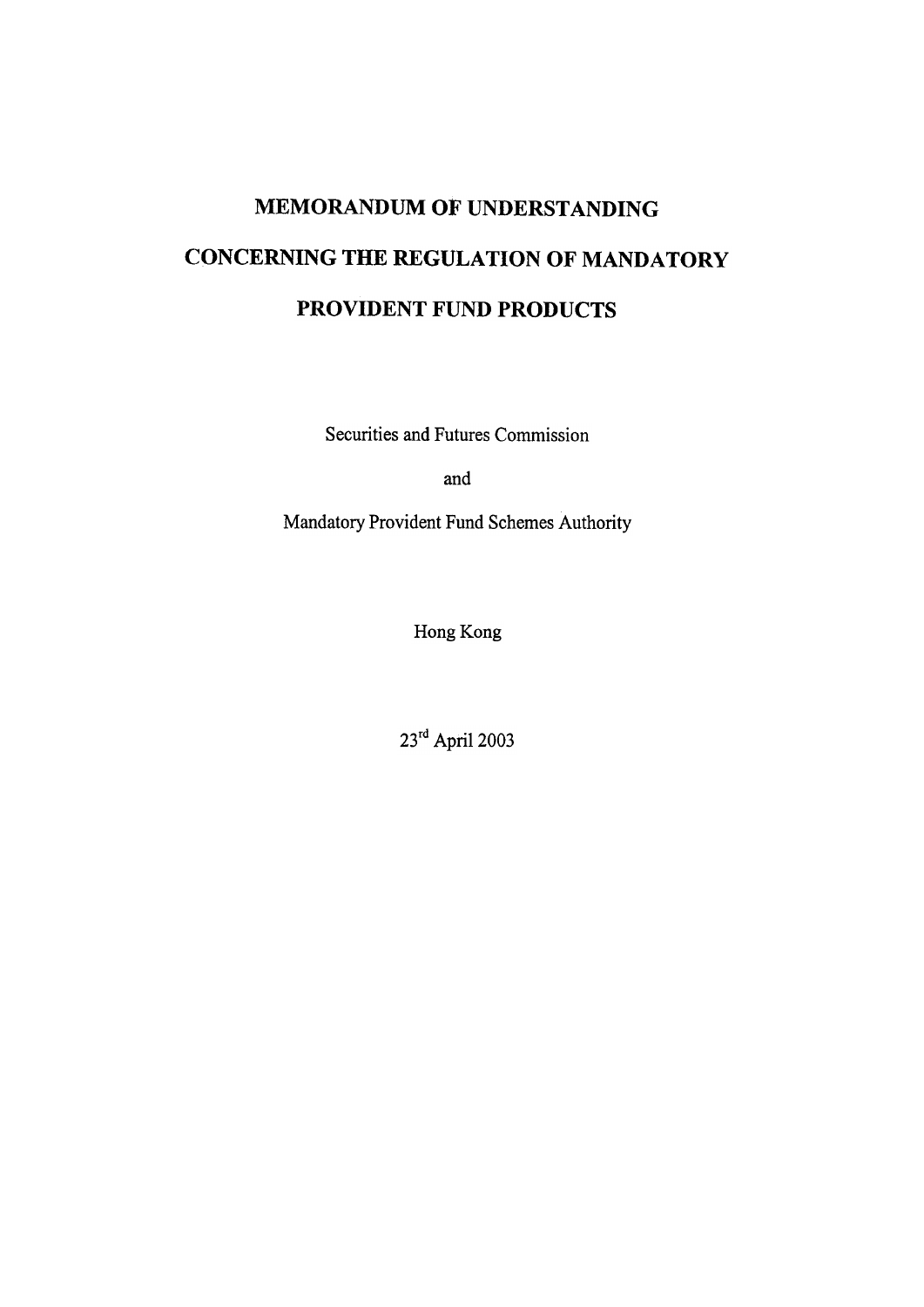# TABLE OF CONTENTS

| <b>Section</b><br>1 | <b>Description</b><br><b>Status of Parties</b> | Page |
|---------------------|------------------------------------------------|------|
| $\overline{2}$      | Reasons for Memorandum of Understanding        | 1    |
| 3                   | Responsibilities of the MPFA                   | 2    |
| 4                   | Responsibilities of the SFC                    | 3    |
| 5                   | Status of Memorandum of Understanding          | 4    |
| 6                   | <b>Future Policy Development</b>               | 5    |
| $\tau$              | <b>Work Flow</b>                               | 5    |
| 8                   | Confidentiality and Use of Information         | 5    |
| 9                   | <b>Contact Persons</b>                         | 6    |
| 10                  | <b>Effective Date and Termination</b>          | 6    |

# ANNEX

Annex A List of Contact Persons 8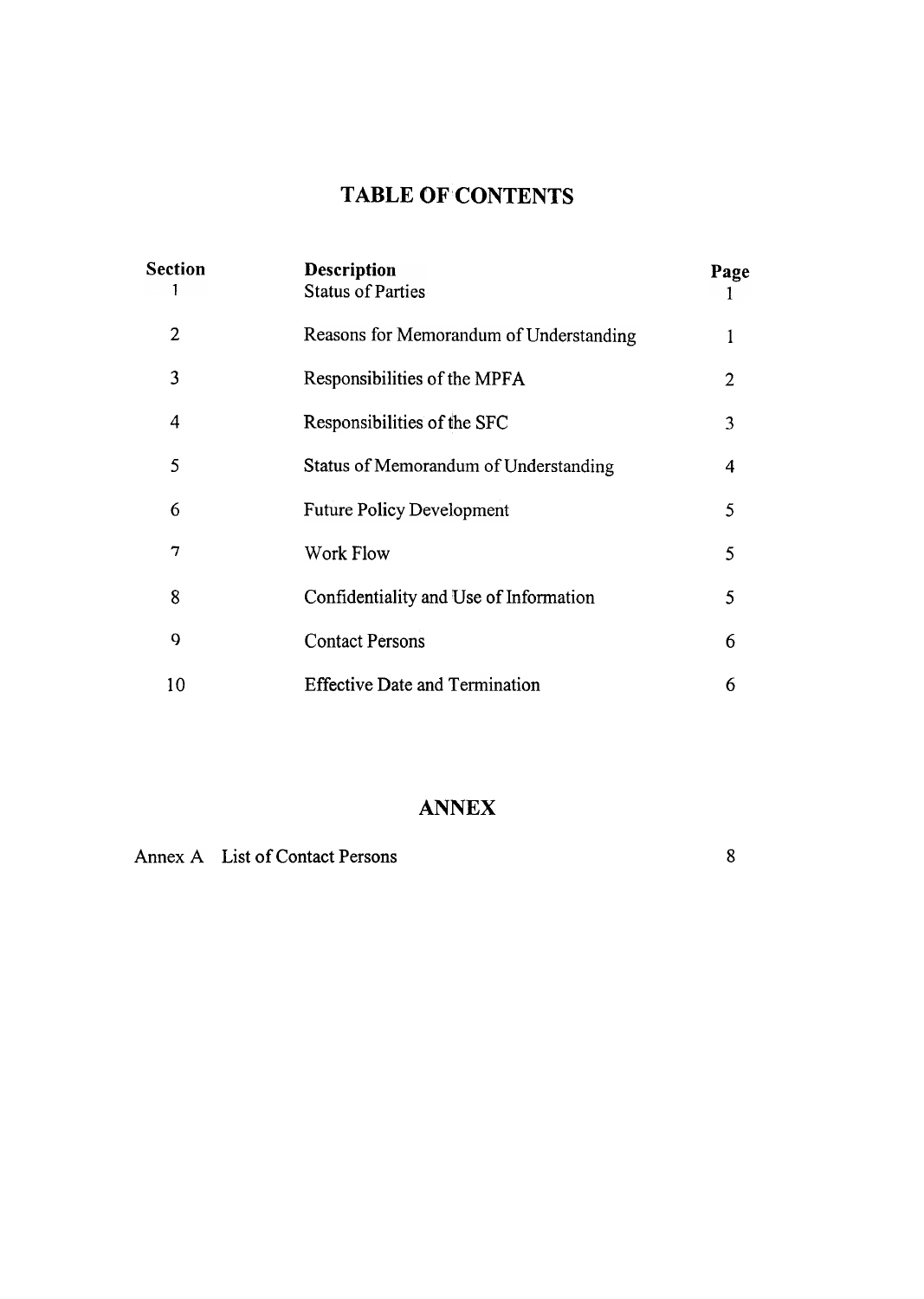### MEMORANDUM OF UNDERSTANDING

#### Securities and Futures Commission (the "SFC") of 12<sup>th</sup> Floor, Edinburgh Tower, The Landmark, Central, Hong Kong BETWEEN:

Mandatory Provident Fund Schemes Authority (the "MPFA") of  $21<sup>st</sup>$  and  $22<sup>nd</sup>$  Floors, One International Finance Centre, 1 Harbour View Street, Central, Hong Kong

### 1. STATUS OF PARTIES

The SFC is a body corporate given statutory powers by the Securities and Futures Ordinance (Cap. 571) (the "SF Ordinance"). The functions of the SFC include regulating securities, futures and leveraged foreign exchange trading and other financial products for the protection of investors and maintenance of the integrity of the securities and futures markets; administering all relevant requirements to ensure full disclosure to and fair treatment of public shareholders and investors; regulating persons carrying on regulated activities such as dealing in securities and advising on securities; and encouraging the development of securities and futures markets in Hong Kong and the increased use of such markets by investors in Hong Kong and elsewhere.

.2 The MPFA is established by the Mandatory Provident Fund Schemes Ordinance (Cap. 485). Its functions include ensuring compliance with the Mandatory Provident Fund Schemes Ordinance and its subsidiary legislation (the "MPF Ordinance"); registering provident fund schemes; approving pooled investment funds; approving trustees; regulating the affairs and activities of approved trustees; granting MPF exemption to ORSO schemes; overseeing the administration and management of registered schemes and pooled investment funds; making rules or guidelines for the administration of registered schemes and pooled investment funds.

### 2. REASONS FOR MEMORANDUM OF UNDERSTANDING

This Memorandum of Understanding ("MOU") aims to replace and supersede the previous MOU, signed on  $30<sup>th</sup>$  June 1999, between the SFC and the MPFA in light of the commencement of the SF Ordinance, which repeals and replaces, inter alia, the Securities and Futures Commission Ordinance (Cap. 24), the Securities Ordinance (Cap. 333) and the Protection of Investors Ordinance (Cap. 335). 2.1

The MPFA is the regulatory organization primarily responsible for oversight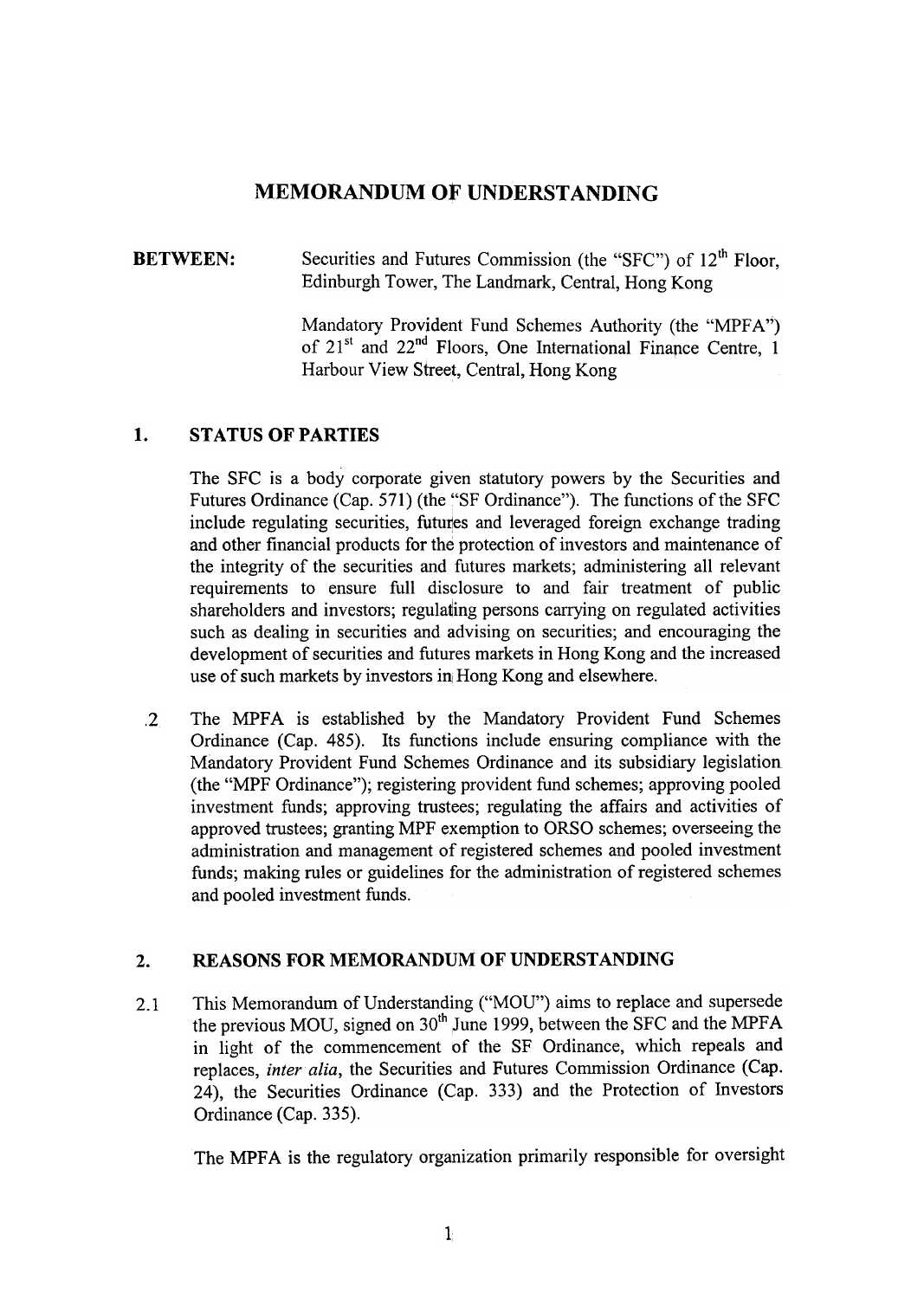of the Mandatory Provident Fund system established under the MPF Ordinance.

- 2.3 The SFC has responsibilities under the SF Ordinance and the rules and regulations made thereunder, to ensure proper disclosure to and fair treatment of members of the public who participate or invest in master trust schemes, industry schemes and pooled investment funds ("MPF products") and is responsible for the licensing and supervision of their operators who are SFC licensed persons engaged in the investment management of these products.
- 2.4 Both parties desire to reduce, as far as is reasonably practicable, duplication of efforts between them by specifying in this MOU their respective responsibilities regarding the regulation of MPF products and their operators. The parties also desire to promote mutual assistance and the exchange of information so that they may effectively perform their respective responsibilities.
- 2.5 Both parties will use their best endeavours to meet the arrangements set out in the MOU. The MOU does not modify or replace any laws, rules or regulatory requirements and does not create any rights enforceable by third parties.

#### $3.$ RESPONSIBILITIES OF THE MPFA

- The MPFA is responsible for the overall administration of the Mandatory Provident Fund system. This involves the due and proper discharge of all statutory obligations under the MPF Ordinance as well as the rules and regulations made thereunder. Its responsibilities include: 3
	- registering and approving MPF products in accordance with the provisions of the MPF Ordinance and the rules and regulations made thereunder; (a)

approving trustees of MPF products and ensuring, as far as reasonably practicable, the due and proper observance by such persons of the provisions of the MPF Ordinance and the rules and regulations made thereunder;

issuing guidelines to assist service providers seeking registration and approval of MPF products;

- on-going monitoring of MPF products' compliance with the MPF Ordinance; (d)
- reviewing and providing policy advice to the Government of the Hong (e)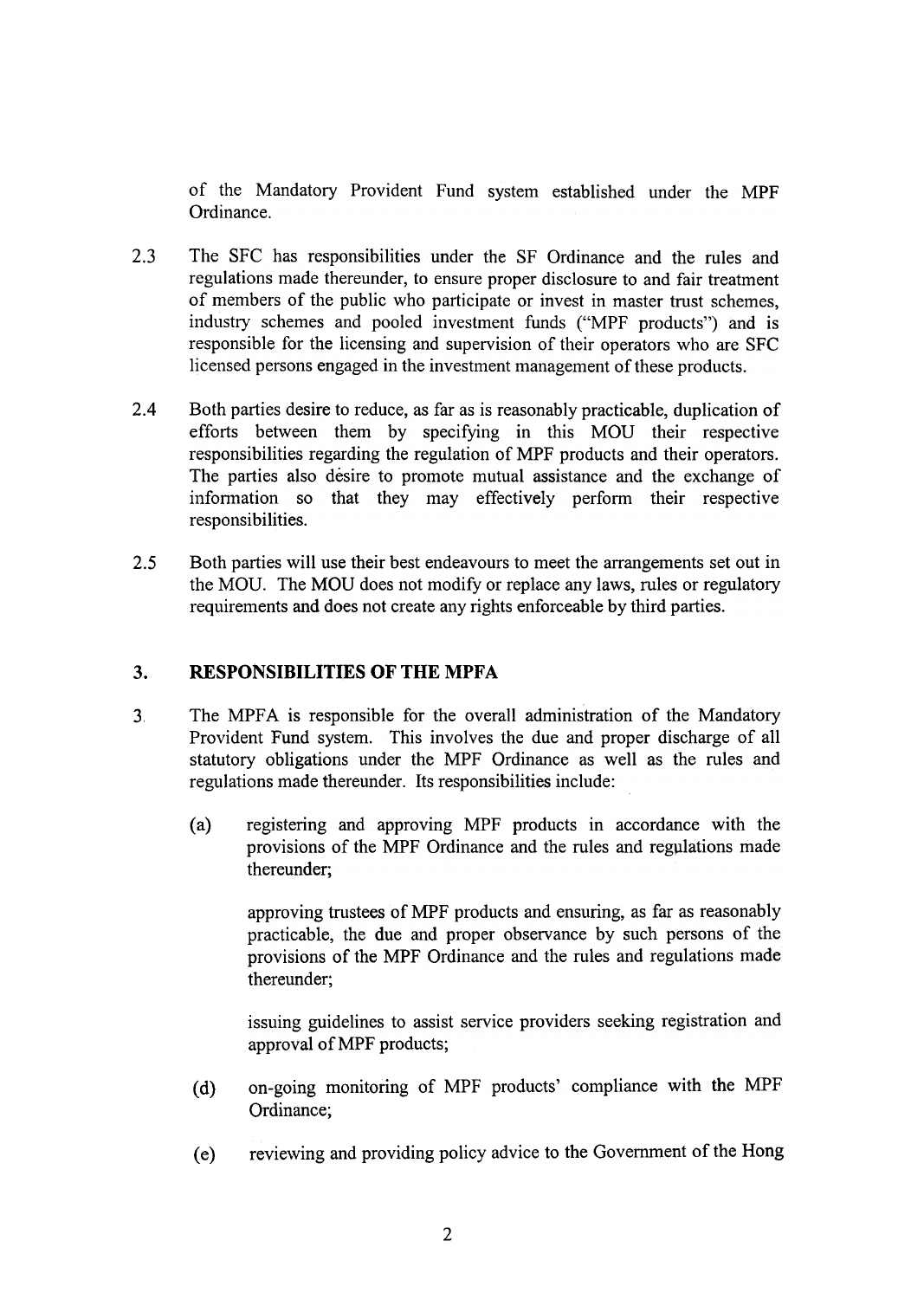Kong Special Administrative Region on the system of regulation of MPF products;

(f) investigating alleged breaches of the provisions of the MPF Ordinance referred to paragraphs (a) and (b) above and take appropriate enforcement actions where necessary;

receiving and investigating all public complaints on approved trustees and other matters related to MPF products and refer them to the appropriate regulators including the SFC for further actions, where appropriate;

co-operating with and assisting the SFC and other regulators in Hong Kong or elsewhere for matters concerning MPF products and their service providers; and

(i) maintaining proper files, records and systems of all transactions and other matters processed by the MPFA.

#### 4. RESPONSIBILITIES OF THE SFC

4, The SFC's responsibilities relating to MPF products include administering certain statutory provisions under the SF Ordinance and the rules and regulations made thereunder, to ensure proper disclosure to and fair treatment of members of the public who participate or invest in MPF products. The SFC is responsible for:

> vetting and authorizing MPF products and related marketing materials in accordance with the provisions in the SFC Code on MPF Products and the SF Ordinance;

- licensing and approving investment managers and continued monitoring of their conduct in the investment management of MPF products; (b)
- through a program of surveillance and inspection, supervising the activities of SFC licensed persons in the provision of services with respect to MPF products; (c)
- investigating alleged breaches of the provisions of the Code referred to in 4.1(a) and the SF Ordinance, and taking appropriate enforcement actions where necessary;  $(d)$
- (e) responding to all complaints referred to the SFC by the MPFA or the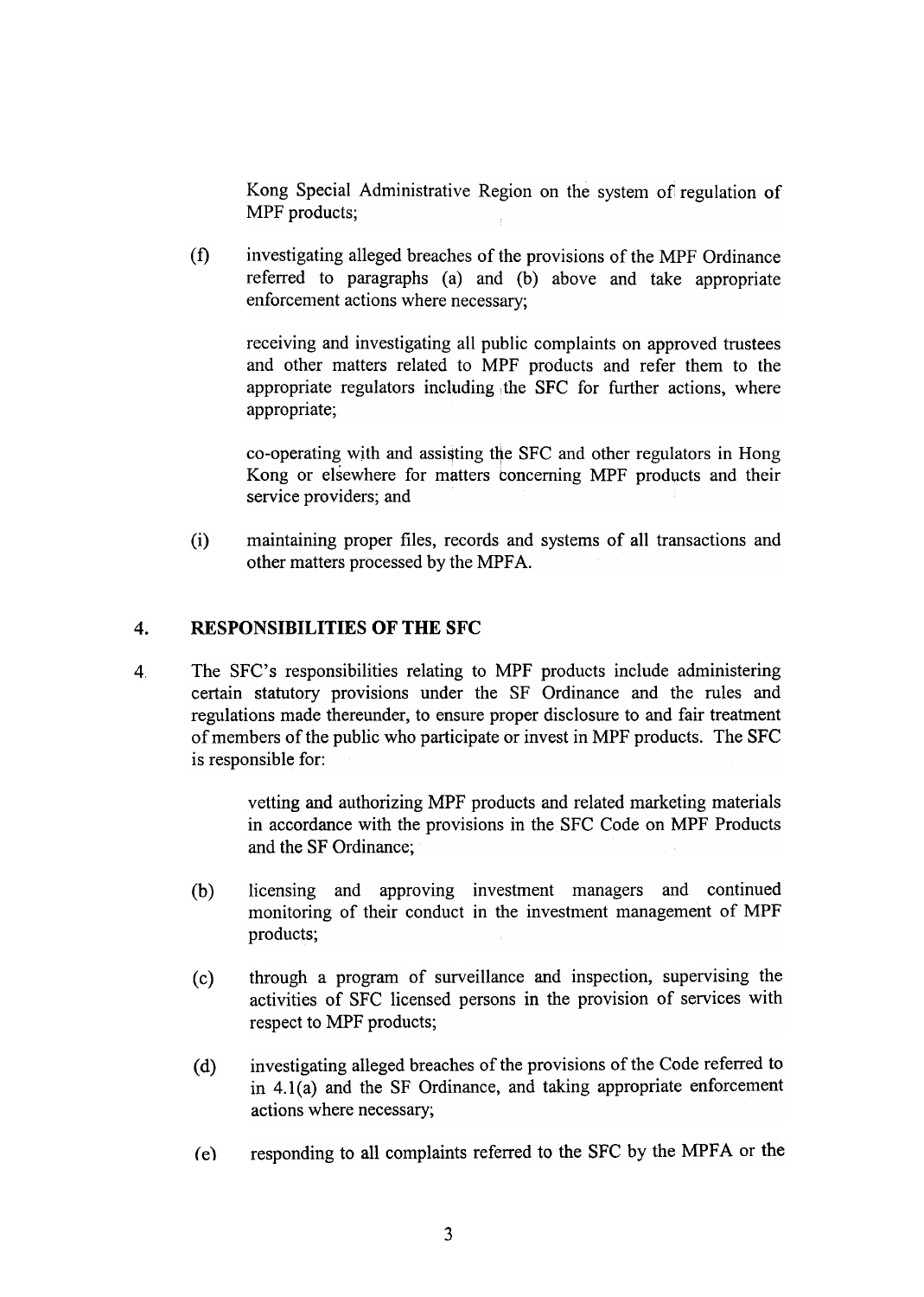public in relation to MPF products authorized by the SFC or the conduct of SFC licensed persons engaged in the investment management of these products; and

(f) co-operating with and assisting the MPF A and other regulators in Hong Kong or elsewhere that are concerned with MPF products and their operators.

#### 5, STATUS OF MEMORANDUM OF UNDERSTANDING

5 The MPFA and the SFC acknowledge and agree that:

this MOU is entered into by the parties hereto in good faith and for the purpose of facilitating a cooperative working relationship between the parties hereto in accordance with their respective responsibilities as set out in sections 3 and 4;

in the interpretation of any of the provisions of this MOU such provisions shall receive sqch fair, large and liberal construction and interpretation as will best 'ensure the attainment of the object of this MOU according to its true intent, meaning and spirit;

each of the parties hereto shall:

- (i) maintain a good working relationship with the other with respect to all Mandatory Provident Fund matters;
- (ii) co-operate with the other in complying with the provisions hereof; and
- (iii) perform its obligations hereunder, fully, in good faith and to the best of its ability;
- (d) this MOU is a public document and the contents hereof may be disclosed and copies may be furnished by either party hereto to any third party without the consent of the other hereto;
- this MOU shall not give rise to any rights, direct or indirect, on the part of third parties, nor shall such parties be entitled to require compliance by either the MPFA or the SFC with any of their respective obligations arising hereunder; and (e)
- nothing in this MOU shall affect the rights of the MPFA or the SFC to exercise any of their respective powers or perfonn any of their (t)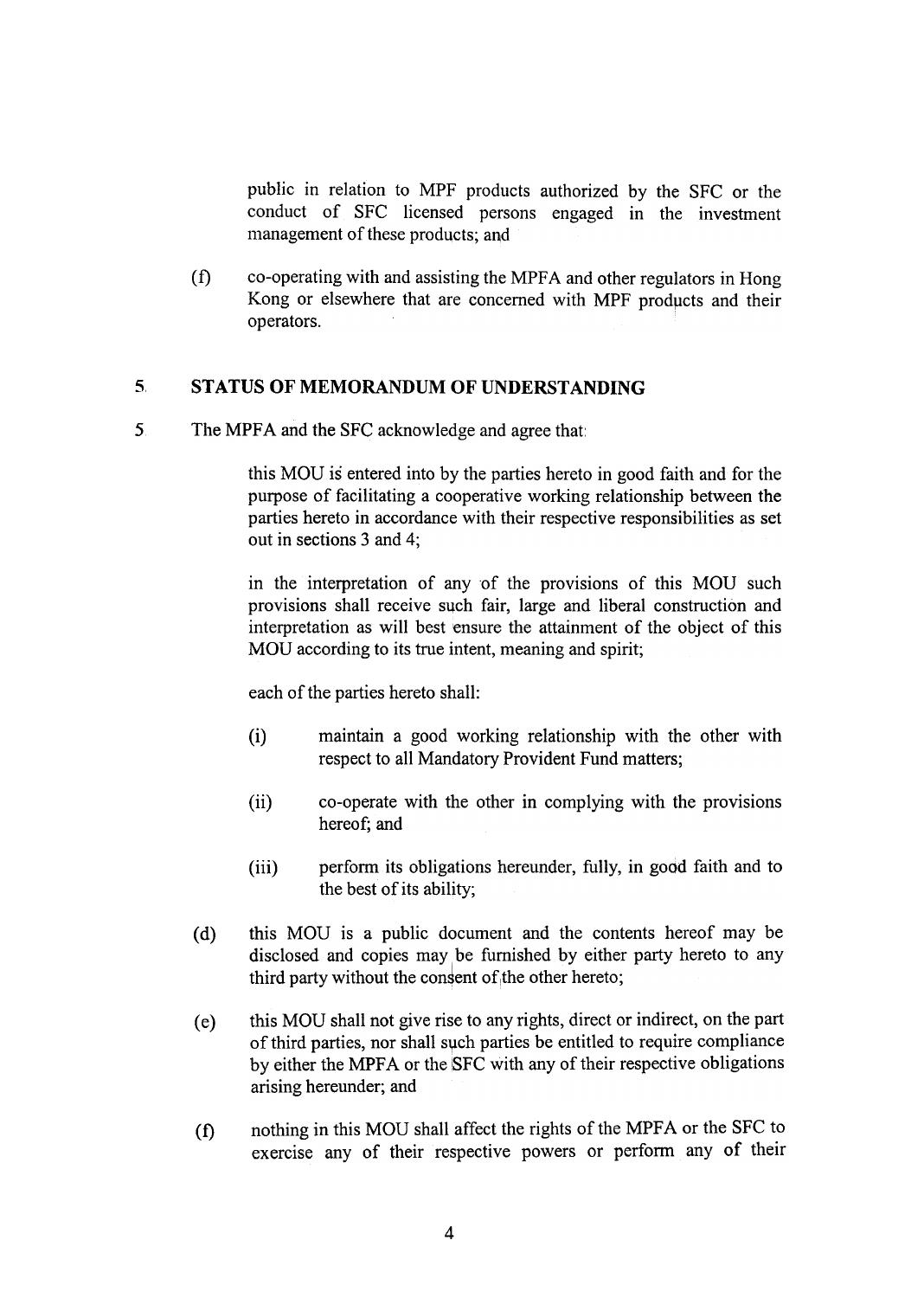respective functions under the MPF Ordinance or the SF Ordinance.

#### 6. FUTURE POLICY DEVELOPMENT

- 6. The MPFA and the SFC each agree
	- (a) to consult in the preparation and the issue of further guidelines in relation to the regulation of MPF products and their operators, where necessary; and
	- (b) to consider a policy of introducing measures, statutory or otherwise, designed to set minimum standards and encourage enhanced professional' standards and practices for SFC licensed persons engaged in the investment management of MPF products in Hong Kong.

### 7. WORK FLOW

- The responsibilities of the MPFA and the SFC described in paragraphs 3.1(a) and  $4.1(a)$  above require these parties to receive and consider applications relating to the same MPF products. 7.
- 7.2 To promote the efficient consideration of these applications and to minimize costs and delay to the applicant, the MPFA and the SFC have agreed that as a matter of routine working practice, applications should first be considered and preliminarily approved by the MPFA before being considered by the SFC.
- 7.3 The MPFA and the SFC have agreed that upon the MPFA giving its preliminary approval to an application and the documentation in support, the MPFA will inform the SFC in writing and the SFC will thereupon undertake its detailed consideration of the application.

#### CONFIDENTIALITY AND USE OF INFORMATION 8.

Assistance or information will only be provided by either the MPFA or the SFC to the other party in accordance with the law and for the purposes of assisting the other in the performance of its regulatory functions. Any assistance or information provided under this MOU will be used by the recipient only for the purposes of performing its regulatory functions, and, except otherwise required by the relevant laws, will not be disclosed to any third party without the prior consent of the provider of the assistance or information. Each party will establish and maintain such safeguards as are necessary and appropriate to protect the confidentiality of such information. 8.1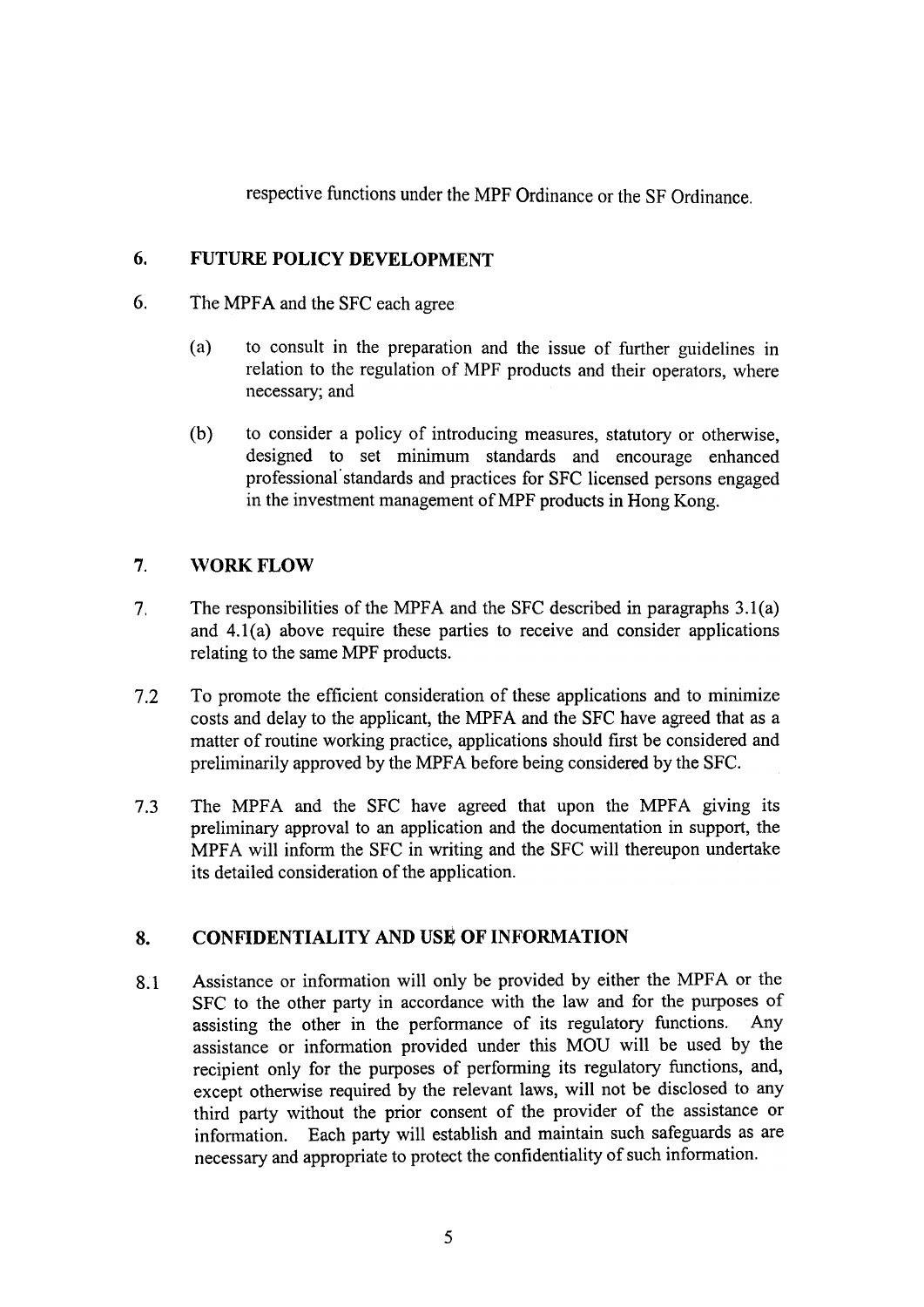#### $9<sub>r</sub>$ CONTACT PERSONS

9 All communications between the MPFA and the SFC will be between the principal points of contact as set out in Annex A unless otherwise decided. Annex A may be amended by written notice from either party without the need for re-signature of this MOU.

### 10. EFFECTIVE DATE AND TERMINATION

This MOU replaces and supersedes the previous MOU signed on  $30<sup>th</sup>$  June 1999.. 10.1

The parties hereto agree to keep the operation of this MOU under review and to consult with a view to improving its operation and resolving any matters.

This MOU may be amended at any time by written agreement between the parties hereto.

This MOU sets out the basis upon which the SFC and the MPFA intend to work together and is not intended to be legally binding on either party.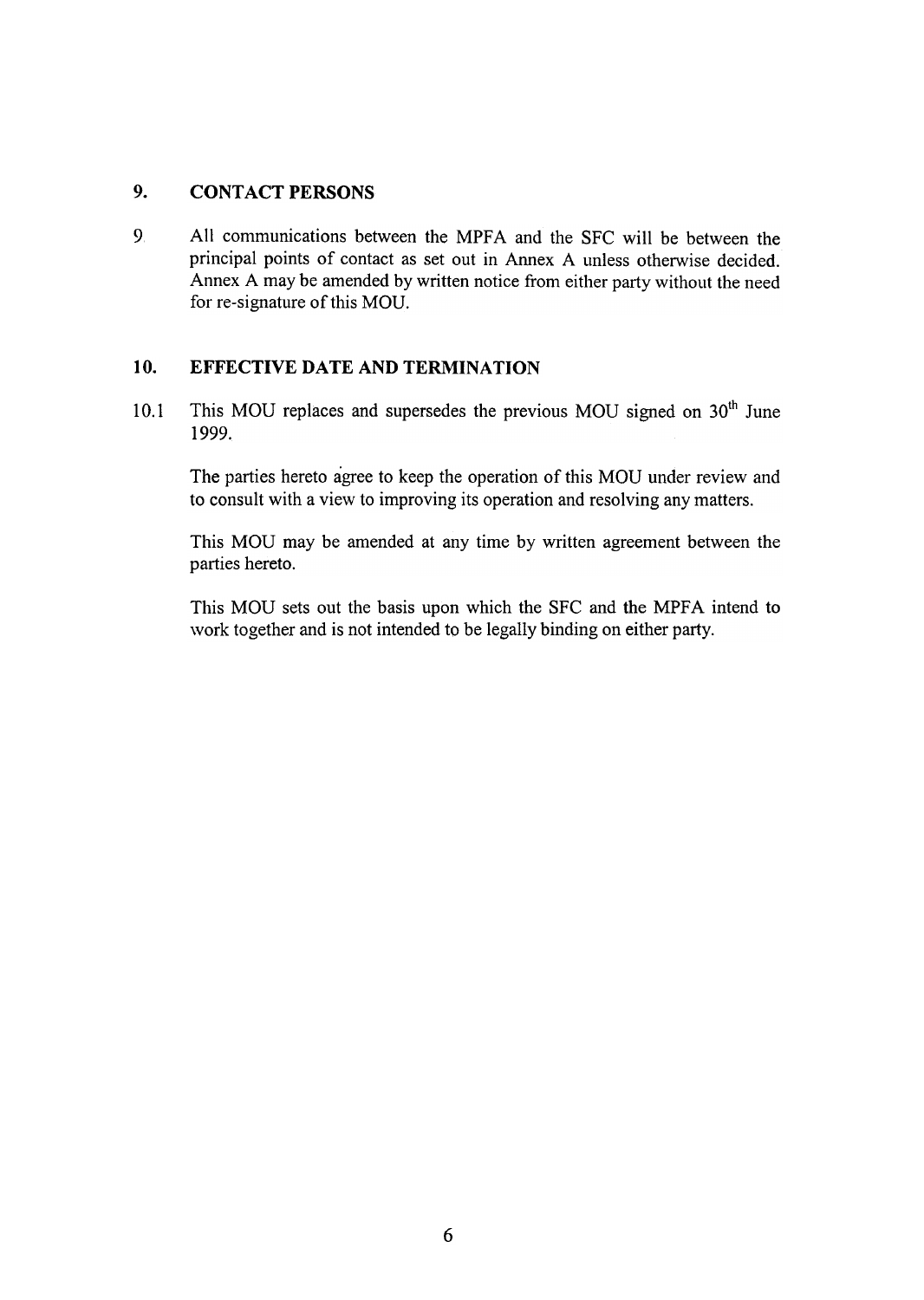DATED this 23<sup>rd</sup> day of April, 2003.

SIGNED FOR AND ON BEHALF OF THE SECURITIES AND FUTURES COMMISSION BY ANDREW SHENG authorized so to do by resolution of the Securities and Futures Commission on 18th March 2003.

 $\frac{1}{4} \frac{1}{2} \frac{1}{2}$ 

 $\lambda$ 

SIGNED FOR AND ON BEHALF OF THE MANDATORY PROVIDENT FUND SCHEMES AUTHORITY BY RAFAEL HUI authorized so to do by resolution of the management board of the Mandatory Provident Fund Schemes Authority on  $7^{\text{th}}$  April 2003.

 $\mathcal{E}$  $e^{i\theta}$  $\mathcal{E}$